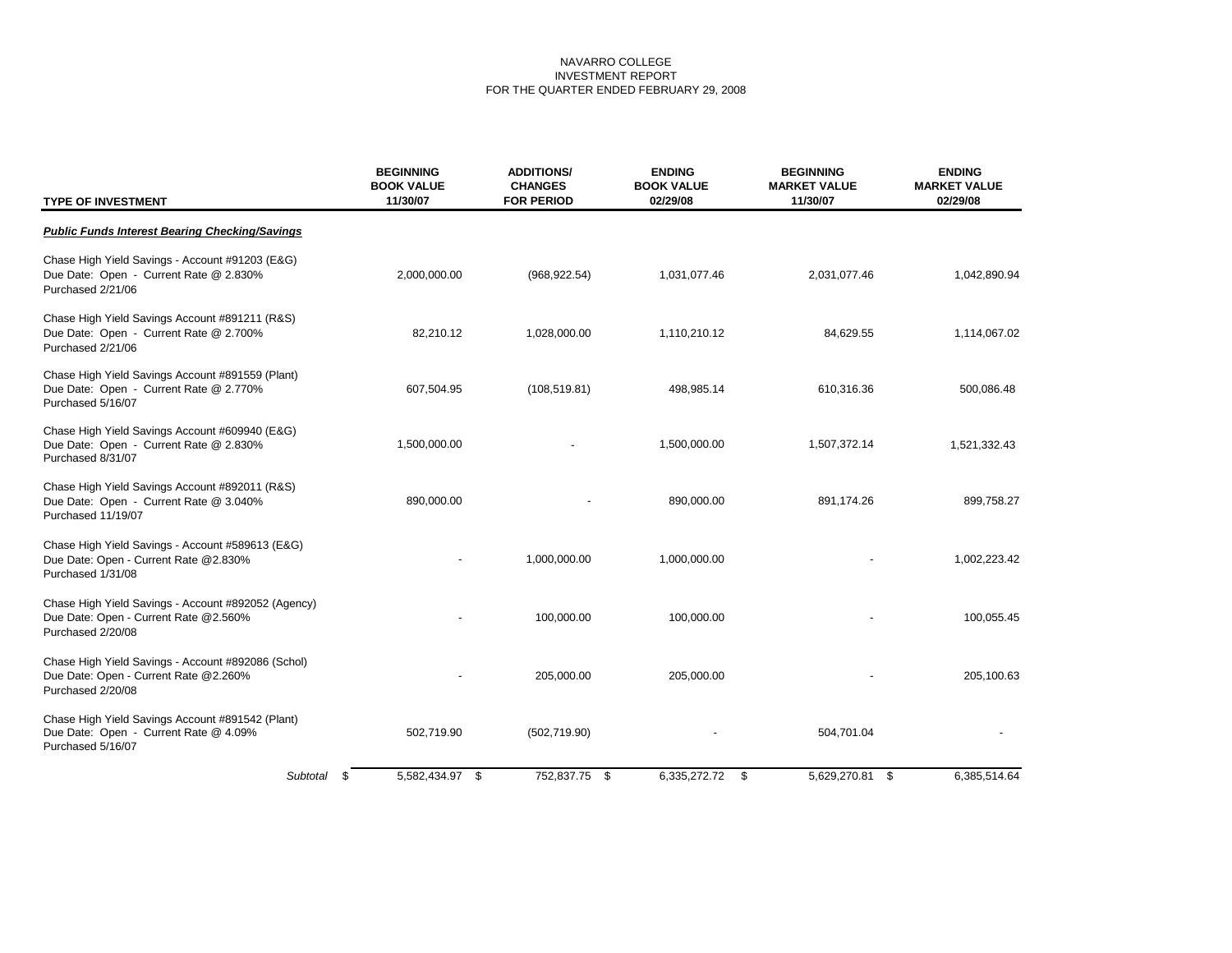| <b>TYPE OF INVESTMENT</b>                                                                         | <b>BEGINNING</b><br><b>BOOK VALUE</b><br>11/30/07 | <b>ADDITIONS/</b><br><b>CHANGES</b><br><b>FOR PERIOD</b> | <b>ENDING</b><br><b>BOOK VALUE</b><br>02/29/08 | <b>BEGINNING</b><br><b>MARKET VALUE</b><br>11/30/07 | <b>ENDING</b><br><b>MARKET VALUE</b><br>02/29/08 |
|---------------------------------------------------------------------------------------------------|---------------------------------------------------|----------------------------------------------------------|------------------------------------------------|-----------------------------------------------------|--------------------------------------------------|
| <b>Certificates of Deposit</b>                                                                    |                                                   |                                                          |                                                |                                                     |                                                  |
| State Farm Bank CD #1013819342 (Aux)<br>Due 9/28/08 @5.450%<br>Purchased 10/02/06                 | 100,000.00                                        |                                                          | 100,000.00                                     | 106,393.01                                          | 107,823.97                                       |
| Citizens National Bank-Henderson CD #677159 (Schol)<br>Due 8/1/09 @ 5.0500%<br>Purchased 08/01/07 | 250,000.00                                        |                                                          | 250,000.00                                     | 254,185.27                                          | 250,760.96                                       |
| Chase - CD #1596736 (E&G)<br>Due 3/24/08 @ 5.000%<br>Purchased 9/24/07                            | 500,000.00                                        |                                                          | 500,000.00                                     | 504,589.04                                          | 510,821.92                                       |
| Chase - CD #1607867 (E&G)<br>Due 3/28/08 @ 4.690%<br>Purchased 9/28/07                            | 500,000.00                                        |                                                          | 500,000.00                                     | 504,047.53                                          | 509,893.97                                       |
| Chase - CD #1639296 (E&G)<br>Due 4/13/08 @ 4.880%<br>Purchased 10/17/07                           | 500,000.00                                        |                                                          | 500,000.00                                     | 502,941.37                                          | 509,024.66                                       |
| First Bank & Trust Company - CD #5006220 (E&G)<br>Due 10/18/08 @ 4.60%<br>Purchased 10/18/07      | 100,000.00                                        |                                                          | 100,000.00                                     | 100,541.92                                          | 101,688.77                                       |
| Corsicana National Bank & Trust - CD #17121 (Schol)<br>Due 11/5/08 @ 4.340%<br>Purchased 11/5/07  | 179,000.00                                        |                                                          | 179,000.00                                     | 179,532.10                                          | 181,468.92                                       |
| Chase - CD #1754850 (Aux)<br>Due 7/3/08 @4.130%<br>Purchased 1/3/08                               |                                                   | 750,000.00                                               | 750,000.00                                     |                                                     | 754,837.19                                       |
| Corsicana National Bank & Trust- CD #17979 (Schol)<br>Due 1/18/09 @4.340%<br>Purchased 1/18/08    |                                                   | 640,000.00                                               | 640,000.00                                     |                                                     | 643,196.14                                       |
| Corsicana National Bank & Trust - CD #18628 (E&G)<br>Due 08/29/08 @ 2.730%<br>Purchased 2/29/08   |                                                   | 500,000.00                                               | 500,000.00                                     |                                                     | 500,000.00                                       |
| Chase - CD #1404708 (E&G)<br>Due 02/29/08 @ 5.000%<br>Purchased 8/31/07                           | 500,000.00                                        | (500,000.00)                                             |                                                | 506,232.88                                          |                                                  |
| Subtotal                                                                                          | 2,629,000.00<br>-\$<br>\$                         | 1,390,000.00<br>\$                                       | 4,019,000.00<br>\$                             | 2,658,463.12<br>-\$                                 | 4,069,516.50                                     |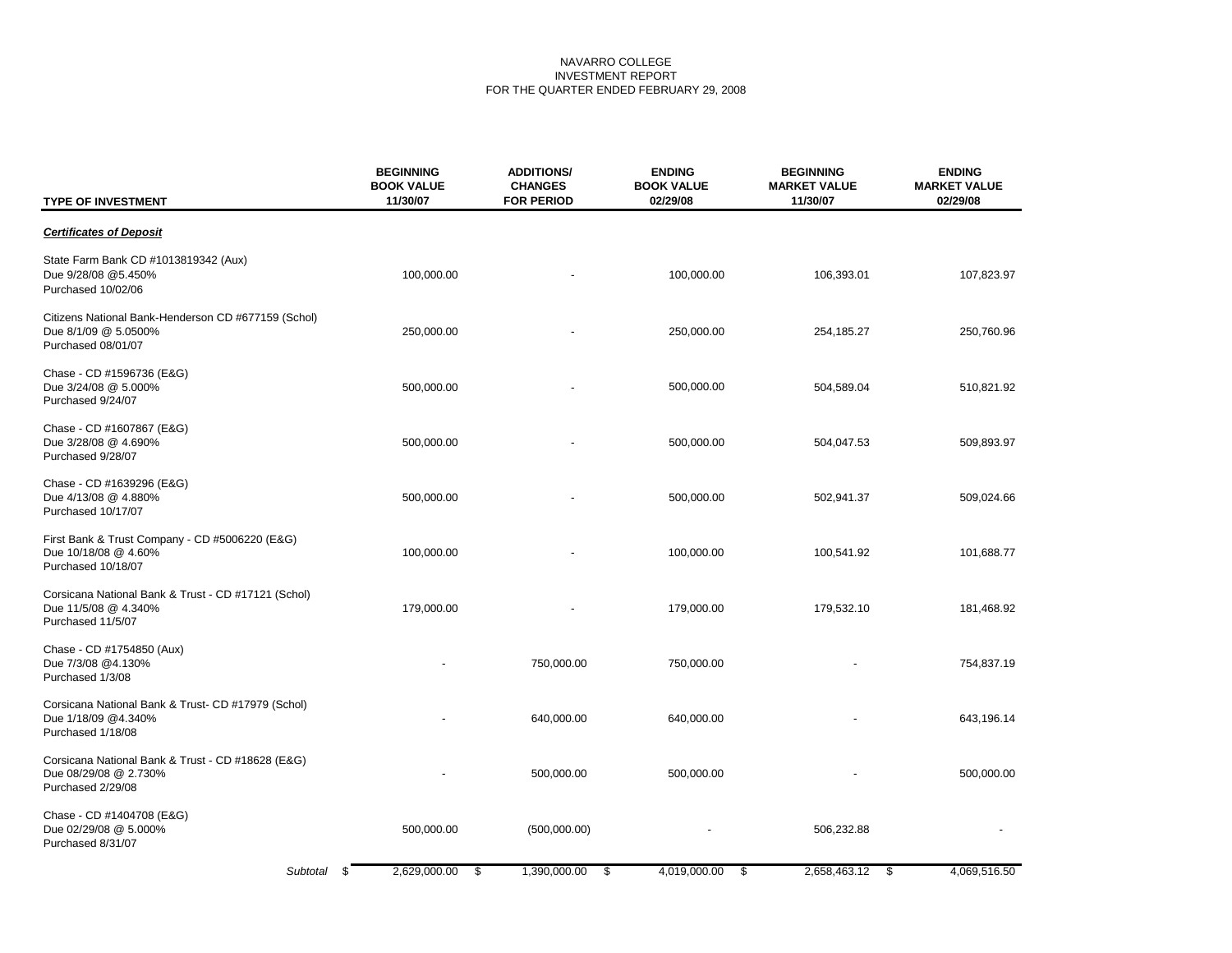| <b>TYPE OF INVESTMENT</b>                                                                                                            |          | <b>BEGINNING</b><br><b>BOOK VALUE</b><br>11/30/07 | <b>ADDITIONS/</b><br><b>CHANGES</b><br><b>FOR PERIOD</b> | <b>ENDING</b><br><b>BOOK VALUE</b><br>02/29/08 | <b>BEGINNING</b><br><b>MARKET VALUE</b><br>11/30/07 | <b>ENDING</b><br><b>MARKET VALUE</b><br>02/29/08 |
|--------------------------------------------------------------------------------------------------------------------------------------|----------|---------------------------------------------------|----------------------------------------------------------|------------------------------------------------|-----------------------------------------------------|--------------------------------------------------|
| <b>U.S. Government Securities</b>                                                                                                    |          |                                                   |                                                          |                                                |                                                     |                                                  |
| U.S. Treasury Bill (E&G & Schol)<br>Due 6/30/08 @ 5.125% Yield<br>CUSIP #912828FJ4 (4.96% Rate)<br>Purchased 6/28/07 Par \$1,000,000 |          | 1,000,000.00                                      | $\overline{\phantom{0}}$                                 | 1,000,000.00                                   | 1,030,619.46                                        | 1,018,974.43                                     |
|                                                                                                                                      | Subtotal | 00.000.000.1                                      | $\sim$                                                   | 1,000,000.00                                   | 1,030,619.46<br>£.                                  | 1,018,974.43                                     |